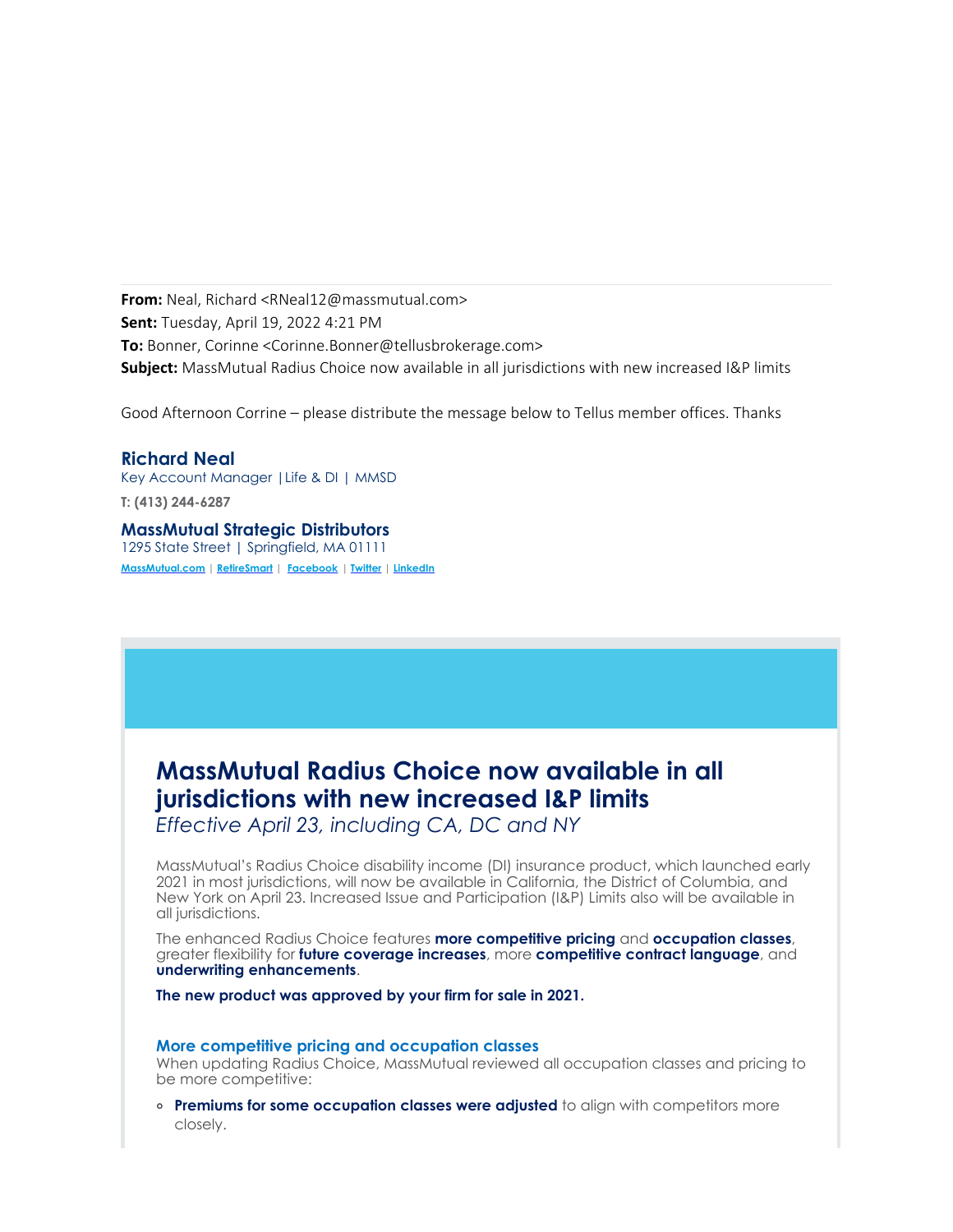- **A new 5A/3 occupation class** was added.
- **Unisex premiums were adjusted** to use a 60/40 blend of male/female rates.
- **Extended Partial Disability Benefits Rider premiums were made more consistent** across ages and occupation classes.

### **Greater flexibility for future coverage increases**

**Benefit Increase Rider enhancements** allow off-anniversary increases for certain qualifying events described in the rider.

### **More competitive contract language updates**

- **Own Occupation Rider.** The definition of "Occupation" includes language for medical/dental specialties.
- **New Endorsement.** 1 This endorsement, automatically included at issue, clarifies disabilities excluded from coverage, updates the definition of Sickness, and defines Complications of Pregnancy.2
- **Maximum Benefit Period Endorsement (MBPE).** This new endorsement, available for new business at an additional cost, removes the 24-month Mental Disorder Limitation from the policy. $3$  If MBPE is attached to the policy, benefits for a disability caused or contributed to by a Mental Disorder will have the same Maximum Benefit Period as any other disability. MBPE cannot be removed once the policy is in force. MBPE is not available in California.

### **New underwriting enhancement**

Increased I&P limits for 4A and 5A occupation classes will be available in all jurisdictions on April 23, 2022. The maximum issue limit will increase to \$20,000 in California, Florida, and Puerto Rico, and to \$30,000 elsewhere; however, when applying for the Future Insurability Option Rider (FIO) the combination of Base, Social Insurance Rider (SIR), and FIO will never exceed \$20,000. See the Disability Income Insurance Reference Manual (**[DI1075](https://fieldnet.massmutual.com/public/di/pdfs/di1075.pdf)**) for more details.

## **Product variations by state**

### **California**

- The Maximum Benefit Period Endorsement (MBPE) is not available in California.
- A new CAT Rider in California, CAT-RC-21(CA), will provide benefits for Presumptive Disability only.
- The 730-day Elimination Period is no longer available in California.

### **New York**

- o New Endorsement in New York, EDI-36-RC(NY), will update the definition of Rehabilitation Program and the Rehabilitation Benefit, Duty to Cooperate, and Misstatement of Age provisions.
- A new Social Insurance Substitute Rider (SIR) in New York, will not be paid for any month that benefits are payable from any Other Benefit Program.
- The 5% Life/DI Cross Sell Discount will no longer be available in New York.

### **Transition rules and resources**

For California, the District of Columbia, and New York, where the new version of Radius Choice will be available April 23:

- **April 15: Sales illustrations and marketing materials** available for the new Radius Choice.
- **April 23: First day to submit applications for the new Radius Choice***.* Both the old series and the new series will be available for sale through May 5. The new application must be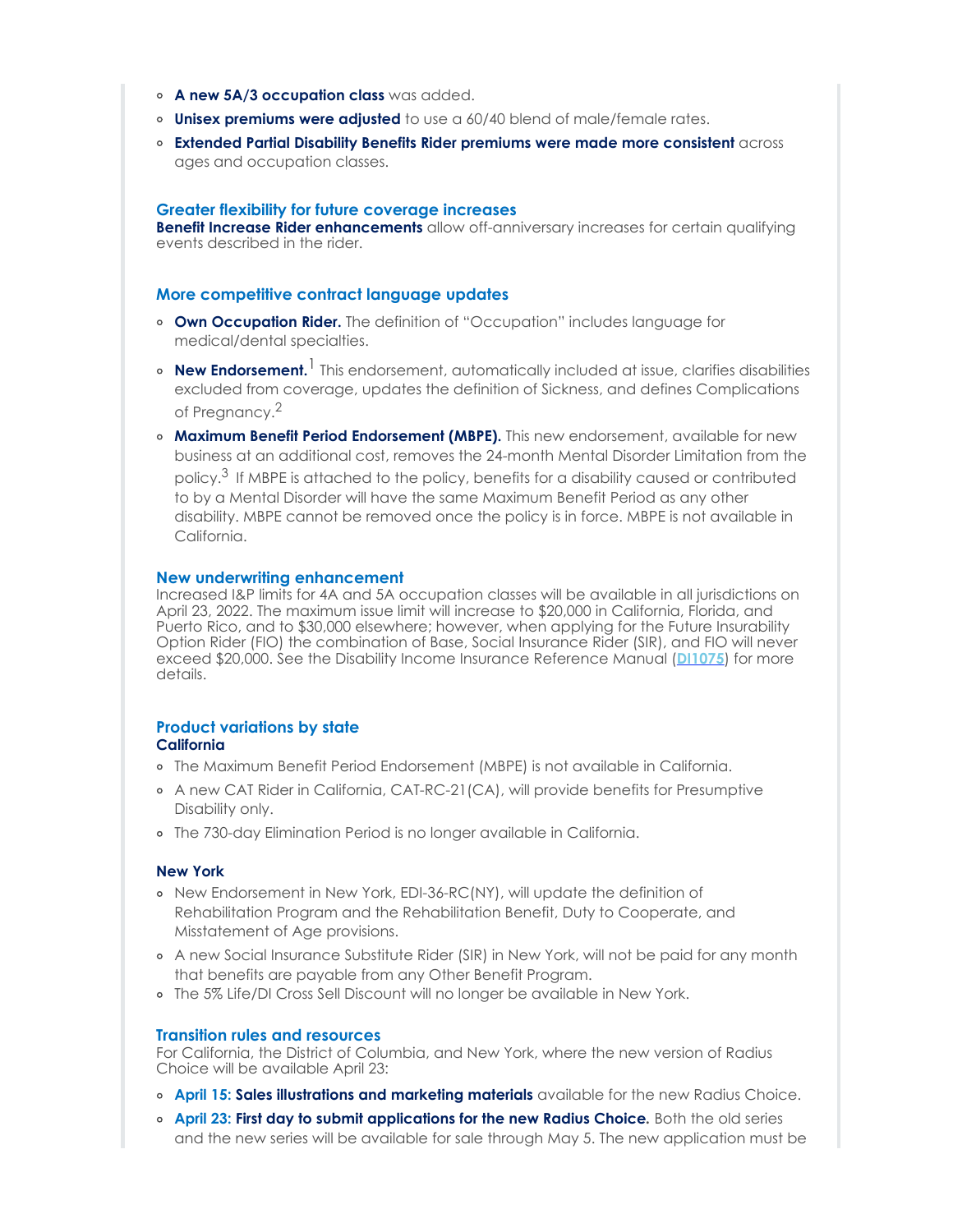used for all submissions (old and new series) beginning April 23. An illustration must be submitted with applications for the old series product.

- **May 5: Deadline for signing applications for the old series version of Radius Choice.** The old series will no longer be available for sale after May 5; applications signed after May 5 must be for the new version of Radius Choice.
- **Aug. 3: Last day illustrations for the old series version of Radius Choice will be available** to support the policy delivery (Aug. 3 is 90 days after the last date for applications to be signed).

See complete **[transition rules](https://fieldnet.massmutual.com/public/di/pdfs/rc-transition-rules-ca-dc-ny.pdf)** for California, the District of Columbia, and New York.

**Key resources** launched April 15 in California, the District of Columbia, and New York:

- Client- and producer-use marketing material.
- Sales illustrations.
- Updated DI reference manual for more details on the new product and state variations.

Please contact your **[MMSD DI Managing Director](https://fieldnet.massmutual.com/public/di/pdfs/sd8007.pdf)** with questions and case design assistance.

\_\_\_\_\_\_\_\_\_\_\_\_\_\_\_\_\_\_\_\_\_\_\_\_\_\_\_\_\_\_\_\_\_\_\_\_\_\_\_\_\_\_\_\_\_\_\_\_\_\_\_\_\_\_\_\_\_\_\_\_\_\_\_\_\_\_\_

- 1. EDI-35-RC endorsement.
- 2. The Endorsement will not reference "Complications of Pregnancy" in Montana.
- 3. MBPE is not available for some occupations (refer to the updated DI reference manual) and is subject to home office approval, except in Vermont where it is required by law on all policies with a benefit period greater than two years.

*Radius Choice (policy form #XLIS-RC-15 et al., XLIS-RC-16(FL), and ICC15-XLIS-RC in certain states including North Carolina) is issued by Massachusetts Mutual Life Insurance Company, Springfield, MA 01111-0001.*

### **FURTHER INFO**

- [Resources can be found on the](http://mediaassets.massmutual.com/landingpages/lkjbdfpveubei/MMSD/mmsd_DI_hub.html) **MMSD DI Hub**.
- Contact your **[MMSD Life and DI Key Account Manager](mailto:MMSDLifeKAMteam@iuo.massmutual.com)**.

**FOR FIRM USE. NOT FOR USE WITH THE PUBLIC.**



© 2022 Massachusetts Mutual Life Insurance Company (MassMutual $^\circledR$ ), 1295 State Street, Springfield, MA 01111-0001. All rights reserved. [www.MassMutual.com](https://www.massmutual.com/).

This e-mail transmission may contain information that is proprietary, privileged and/or confidential and is intended exclusively for the person(s) to whom it is addressed. Any use, copying, retention or disclosure by any person other than the intended recipient or the intended recipient's designees is strictly prohibited. If you are not the intended recipient or their designee, please notify the sender immediately by return e-mail and delete all copies